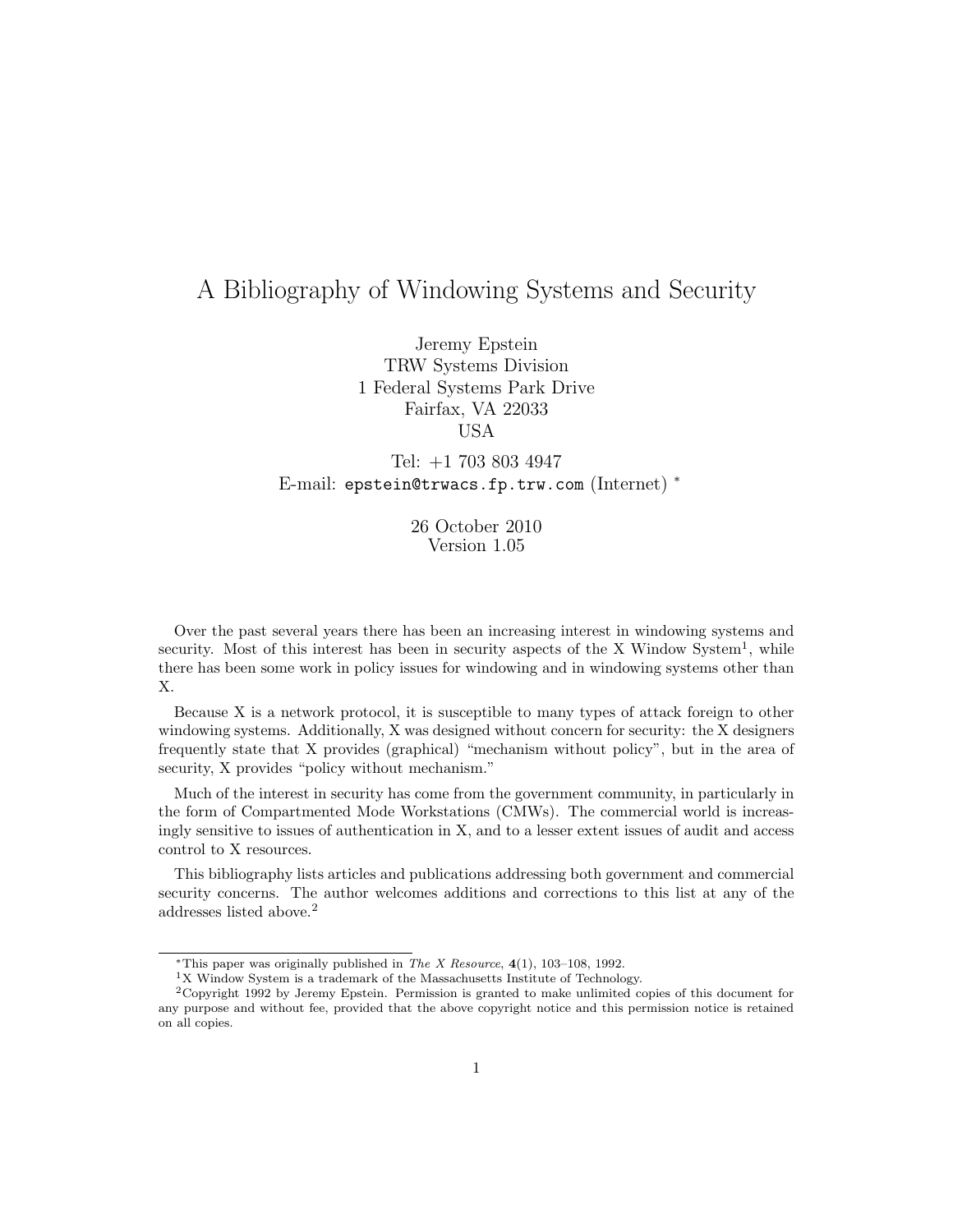## **Title word cross-reference**

**-or-** [7].

**Applications** [11]. **Approach** [16]. **Architecture** [3]. **Architectures** [19].

**B1** [24]. **B3** [9]. **based** [3]. **Building** [7].

**Cautionary** [14]. **Certifiable** [24]. **CMW** [11]. **Comparison** [19]. **Compartmented** [12]. **Concurrent** [16]. **Criteria** [12]. **Cut** [17].

**Downgrading** [14]. **draft** [20].

**Enhancements** [2]. **Evaluation** [12]. **Evolution** [10].

**Free** [22].

**Generic** [1].

**Heterogeneous** [16]. **High** [25].

**Image** [14]. **INsecure** [20]. **Interoperability** [19]. **Issues** [7].

**Labeling** [6]. **Less** [20]. **level** [15]. **LInX** [20].

**Mach** [5]. **Microsystems** [20]. **Mode** [12]. **Multi** [24]. **Multi-Level** [24]. **Multilevel** [15, 3].

**Note** [14].

**Operating** [24].

**Paste** [17]. **Policies** [6]. **Policy** [22]. **Policy-Free** [22]. **Protocol** [22]. **Prototype** [6].

**Reconciling** [11]. **Requirements** [1].

**Secure** [4]. **Security** [1]. **Server** [5]. **Single** [15]. **Single-level** [15]. **Sun** [20]. **Supporting** [16]. **System** [21, 1]. **Systems** [4, 8].

**Terminal** [15]. **Those** [11]. **Trusted** [7, 5]. **Trusting** [7].

**UNIX** [4]. **unpublished** [20].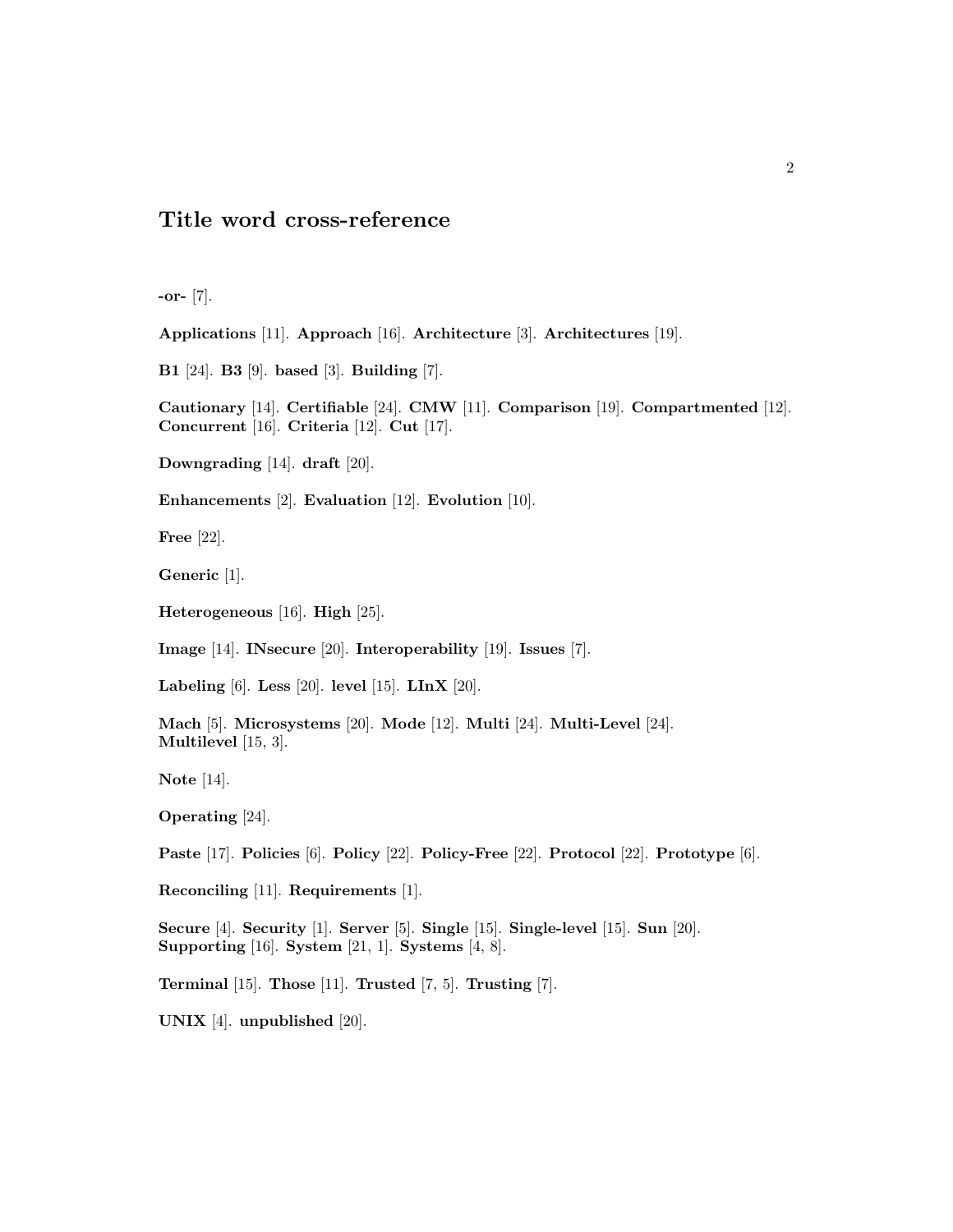**Version** [12]. **Virtual** [16].

**Window** [4, 1]. **Windowing** [16]. **Windows** [2]. **Workstation** [12]. **Workstations** [25].

**X** [1]. **X11** [3]. **X11-based** [3].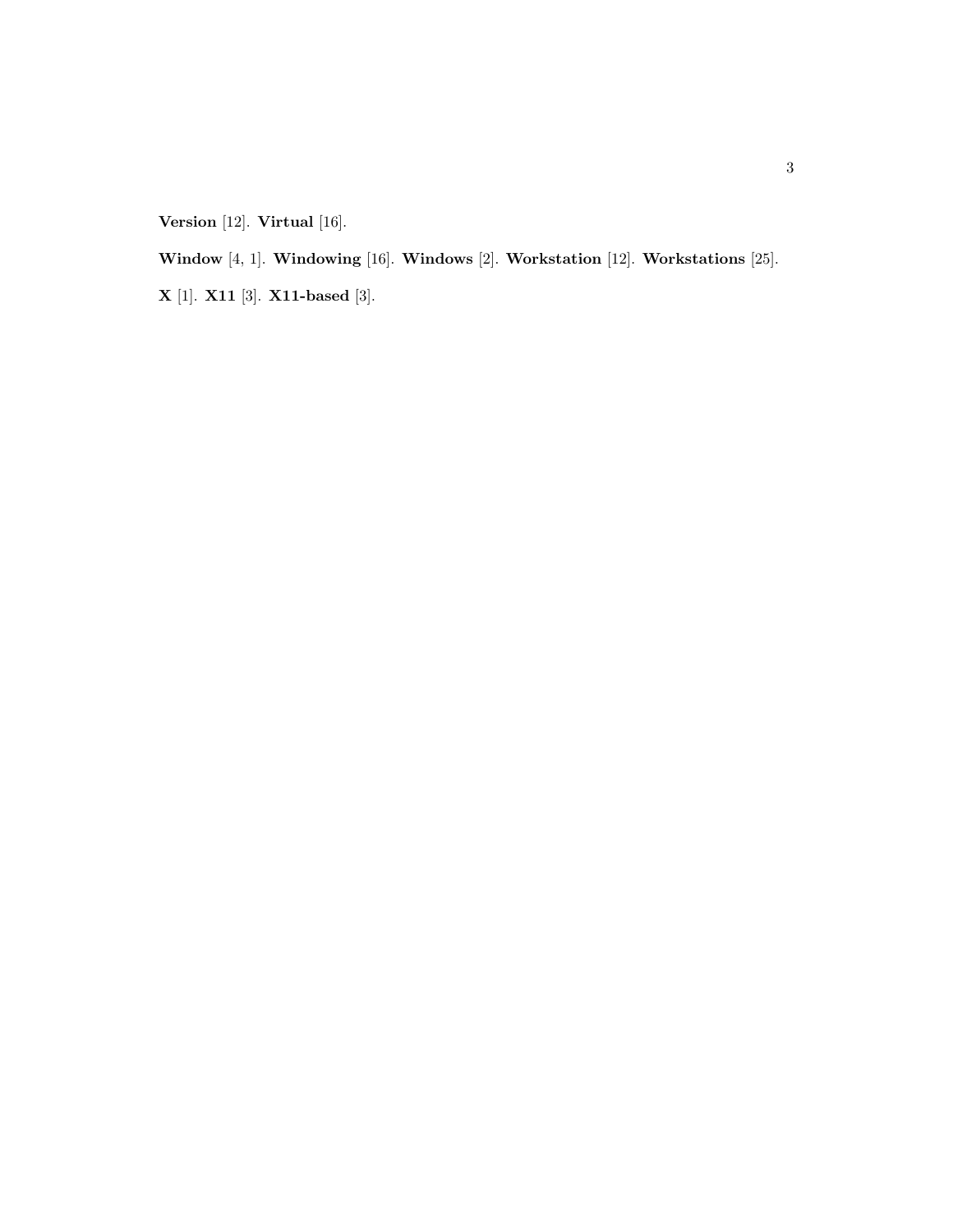## **References**

## **Bellcore:GRX92**

[1] Bellcore. Generic requirements for X Window System security. Technical Report FA-STS-991324, Framework Technical Advisory, June 30 1992. Describes some of the problems associated with X in a commercial environment, and specifies solutions including Kerberos. Also talks about auditing in X.

### **Boeing:XWE88**

[2] Boeing. X windows enhancements. Technical Report Software Technology for Adaptable Reliable Systems (STARS), Technical Report QTASK 13, Boeing, December 23 1988. Probes issues in moving X from being written in C to being written in Ada and some security enhancements that could be made to the X server.

#### **Carson:XMW90**

[3] Mark Carson and Janet Cugini. An X11 based Multilevel Window System architecture. In Proceedings of the Autumn 1990 EUUG Technical Conference, Nice, France, 1990. A preliminary architecture of the X portion of IBM's CMW.

#### **Carson:SWS89**

[4] Mark Carson, et. al. Secure window systems for UNIX. In Proceedings of the USENIX Winter 1989 Conference, San Diego, CA, USA, January 1989. An architecture for a CMW based on Trusted XENIX and a text-based windowing system. Also mentions some X related issues.

#### **Epstein:TXW90**

[5] Jeremy Epstein and Marvin Shugerman. A Trusted X Window System server for Trusted Mach. In Proceedings of the

USENIX Mach Conference, Burlington, VT, USA, October 1990. This paper describes the initial architecture of the Trusted X Window System prototype developed at TRW. This paper was superseded by the paper at the Seventh Annual Computer Security Applications Conference [9].

#### **Epstein:PTX90**

[6] Jeremy Epstein. A prototype for Trusted X labeling policies. In Proceedings of the Sixth Annual Computer Security Applications Conference, Tucson, AZ, USA, December 1990. A discussion of visible labeling issues, not specific to X, but applicable to any windowing environment.

#### **Epstein:TXI91**

[7] Jeremy Epstein and Jeffrey Picciotto. Trusting X: Issues in building Trusted X window systems -or- what's not trusted about X? In Proceedings of the 14th Annual National Computer Security Conference, Washington, DC, USA, October 1991. A survey of the issues involved in building trusted X systems, especially of the multi-level secure variety.

#### **Epstein:IBT91**

[8] Jeremy Epstein and Jeffrey Picciotto. Issues in building Trusted X Window Systems. The X Resource,  $1(1)$ , Fall 1991. A revision of the previous paper [7], aimed at an audience which is X literate, but security ignorant.

#### **Epstein:PBT91**

[9] Jeremy Epstein, et. al. A prototype B3 Trusted X Window System. In Proceedings of the Seventh Annual Computer Security Applications Conference, San Antonio, TX, USA, December 1991. The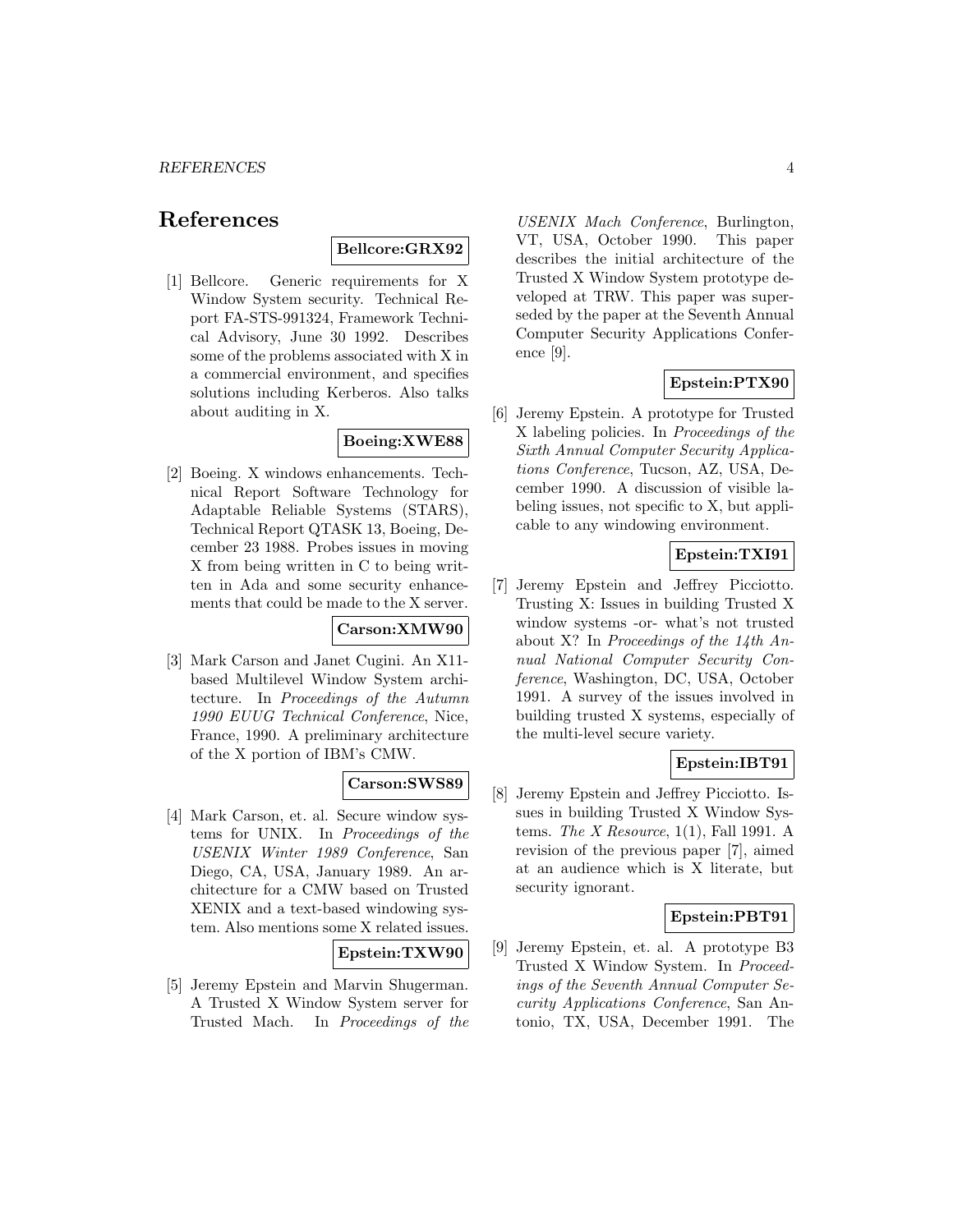architecture for TRW's high assurance multi-level secure X prototype.

**Epstein:ETB92**

[10] Jeremy Epstein, et. al. Evolution of a Trusted B3 Window System prototype. In Proceedings of the 1992 IEEE Symposium on Research in Security and Privacy, Oakland, CA, USA, May 1992. The history of the design and tradeoffs taken in TRW's prototype.

## **Faden:RCR91**

[11] Glenn Faden. Reconciling CMW requirements with those of X11 applications. In Proceedings of the 14th Annual National Computer Security Conference, Washington, DC, USA, October 1991. Architecture of the windowing portion of Sun's CMW.

#### **Graubart:CMW91**

[12] R. D. Graubart, J. L. Berger, and J. P. L. Woodward. Compartmented mode, workstation evaluation criteria, version 1. Technical Report MTR 10953 (also published by the Defense Intelligence Agency as document DDS-2600- 6243-91), The MITRE Corporation, Bedford, MA, USA, June 1991. Revised requirements for the CMW, including a description of what they expect for Trusted X.

#### **Khera:SXW90**

[13] Vivek Khera. The secure X window server. Technical Report TR90-54, Microelectronics Center of North Carolina, 1990. Description of Khera's Kerberized X Window Server developed at MCNC. Also discusses security of X in general. Available via anonymous ftp from cs. duke.edu:dist/papers/khera.

#### **Kurak:CNI92**

[14] Charles Kurak and John McHugh. A cautionary note on image downgrading. In Proceedings of the Eighth Annual Computer Security Applications Conference, San Antonio, TX, USA, December 1992. A discussion of problems involved in viewing images, particularly as it applies to multi-level windowing.

#### **McIlroy:MWS88**

[15] D. McIlroy and J. Reeds. Multilevel windows on a single-level terminal. In Proceedings of the (First) USENIX Security Workshop, Portland, OR, USA, August 1988. Describes a prototype of modifications to the Teletype 5620 and driving software to allow multi-level windows. Also explains some of the limitations of the method.

#### **Pascale:VWS92**

[16] Rita Pascale and Jeremy Epstein. Virtual window systems: A new approach to supporting concurrent heterogeneous windowing systems. In *Proceedings of the* USENIX Summer 1992 Conference, San Antonio, TX, USA, July 1992. A generalization of TRW's prototype to nonsecurity applications.

#### **Picciotto:TTC91**

[17] Jeffrey Picciotto. Towards trusted cut and paste in the X Window System. In Proceedings of the Seventh Annual Computer Security Applications Conference, San Antonio, TX, USA, December 1991. A discussion of the security problems associated with cut and paste in multi-level secure versions of X.